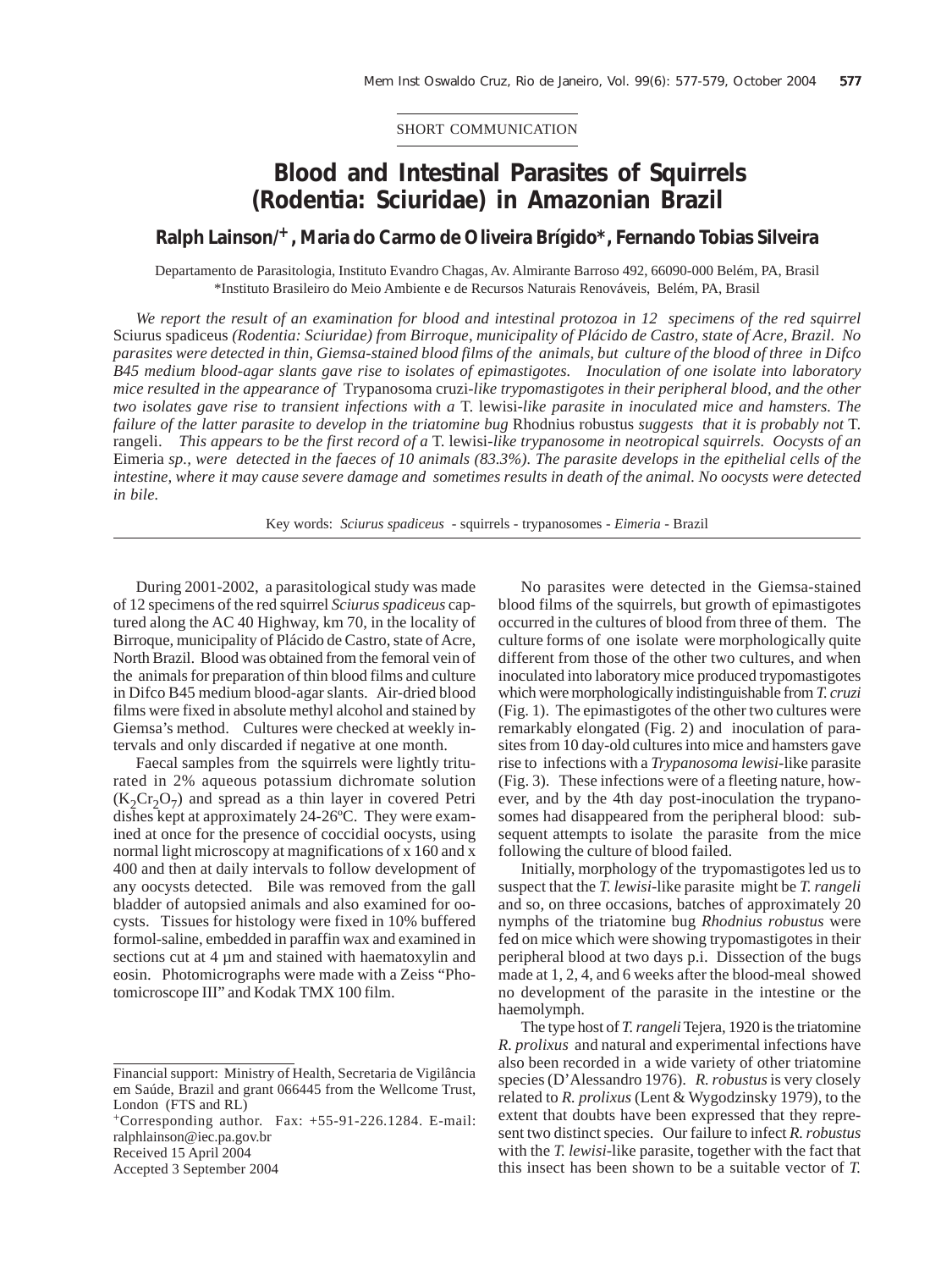*rangeli* (D'Alessandro-Bacigalupo & Gore-Saravia 1999), therefore leads us to suspect that we are dealing with another trypanosome. However, although *R. prolixus* is known to be susceptible to the majority of *T. rangeli* strains, reports do exist of the occasional failure to infect this insect with other isolates (Steindel & Guarneri 1996) and this clearly indicates our need to investigate the susceptibility of other species of triatomines.

Our attempts to obtain development of this parasite in

the mosquitoes *Culex quinquefasciatus* and *Aedes aegypti*, and the phlebotomine sand fly *Lutzomyia longipalpis* were equally unsuccessful. As fleas are vectors of *T. lewisi* of rats, and highly suspected to transmit species of *T. lewisi*-like typanosomes of squirrels in the Old World (Hoare 1972), they may well be vectors of the trypanosome in *S. spadiceus.*

In his treatise on the trypanosomes of mammals, Hoare (1972) listed the known species within the subgenus



Protozoal parasites of squirrels in Amazonian Brazil. Fig. 1: broad and slender forms of a *Trypanosoma cruzi-*like trypanosome in the blood of a laboratory mouse inoculated with culture forms of the parasite isolated from the squirrel *Sciurus spadiceus*. Fig. 2: epimastigotes of a *T. lewisi*-like trypanosome in a culture of the parasite from *S. spadiceus*. Fig. 3: trypomastigotes of the *T. lewisi-*like parasite in the peripheral blood of an experimentally infected laboratory mouse. Fig. 4: mature oocyst of an *Eimeria* sp. commonly infecting *S. spadiceus.* S: sporozoite; r: sporocystic residuum. Fig. 5: large numbers of developing meronts and gamonts of the coccidian in a section of the ileum. Fig. 6: low power view of the same material showing vast numbers of parasites and destruction of the intestinal epithelium. Haematoxylin and eosin staining. Bar in Fig.  $2 = 10$  um and also applies to Figs 1 and 3. Bar in Fig  $4 = 10$  um, in Fig.  $5 = 20$  um and in Fig.  $6 = 50 \mu m$